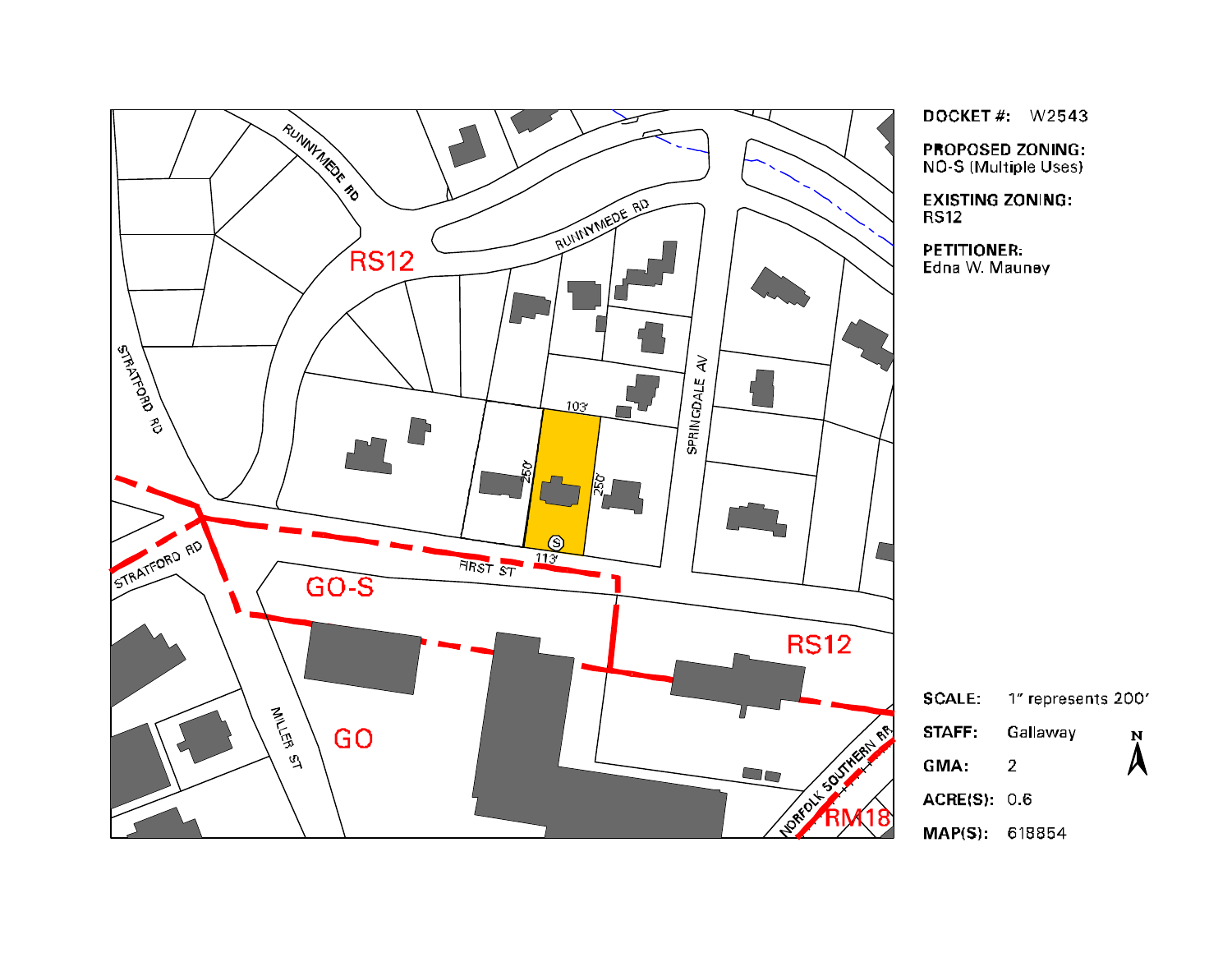May 20, 2002

Edna W. Mauney 1915 West First Street Winston-Salem, NC 27104

RE: ZONING MAP AMENDMENT W-2543

Dear Edna W. Mauney:

The attached report of the Planning Board to the Board of Aldermen is sent to you at the request of the Aldermen. You will be notified by the City Secretary's Office of the date on which the Aldermen will hear this petition.

Sincerely,

A. Paul Norby, AICP Director of Planning

pc: City Secretary's Office, P.O. Box 2511, Winston-Salem, NC 27102 Donald M. Nielsen, 100 N. Cherry St., Winston-Salem, NC 27101 Chad Davis, 2040 Georgia Avenue, Winston-Salem, NC 27104 Steve Calaway, 1330 Ashley Square, Winston-Salem, NC 27103 Lou Davis, 118 Springdale, Winston-Salem, NC 27104 Astra Stroebel, 1952 Runnymede, Winston-Salem, NC 27104 Bob Law, 1912 Runnymede, Winston-Salem, NC 27104 Debra Sizemore, Lot 5 Runnymede, Winston-Salem, NC 27104 Elen Knott, 1612 Lynwood Ave., Winston-Salem, NC 27106 Barbara R. Lentz, 1851 Runnymede Rd., Winston-Salem, NC 27104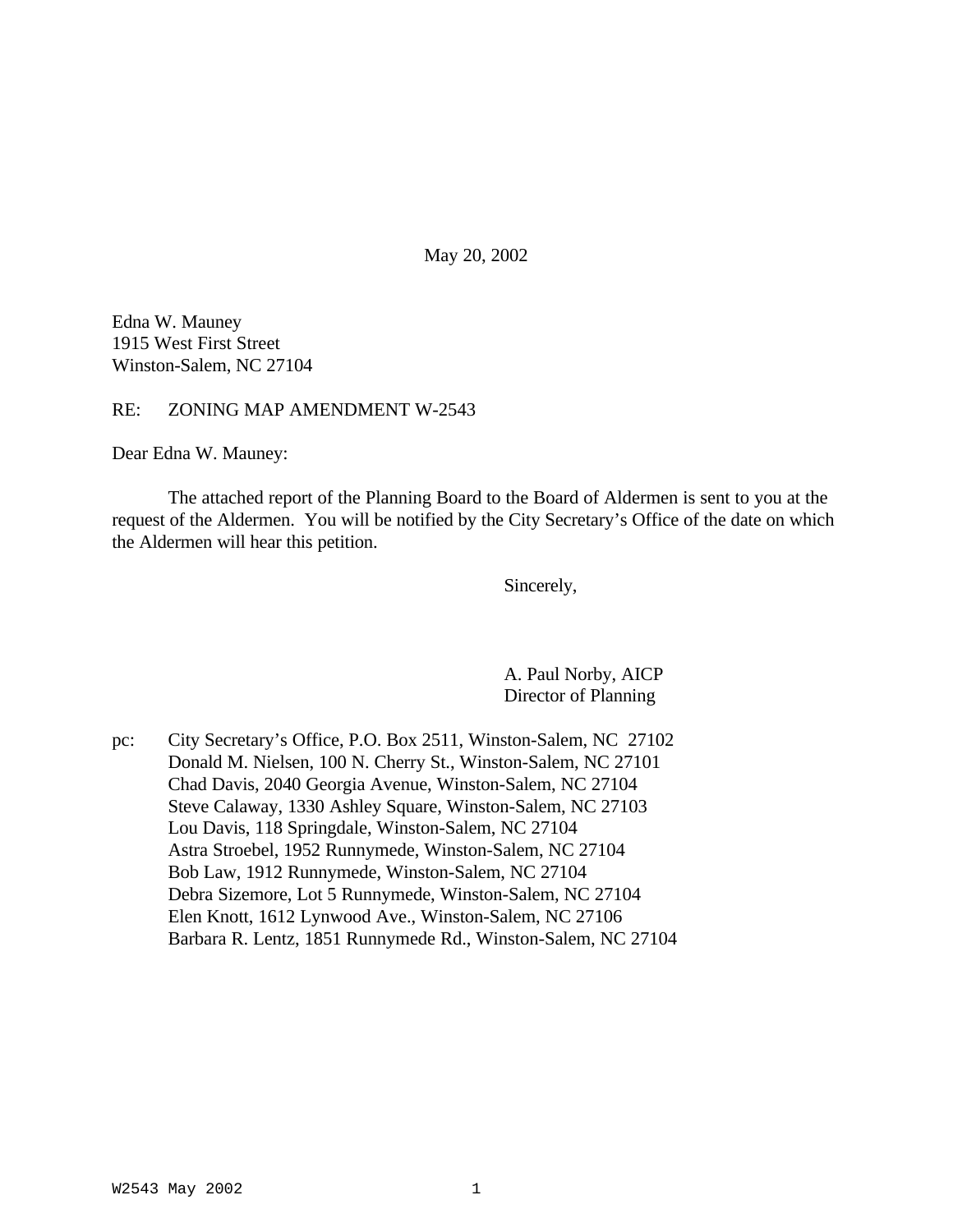| <b>ACTION REQUEST FORM</b>                                                                                                                                                                                                                                                                             |                                   |                                           |  |
|--------------------------------------------------------------------------------------------------------------------------------------------------------------------------------------------------------------------------------------------------------------------------------------------------------|-----------------------------------|-------------------------------------------|--|
| DATE:                                                                                                                                                                                                                                                                                                  | May 20, 2002                      |                                           |  |
| TO:                                                                                                                                                                                                                                                                                                    |                                   | The Honorable Mayor and Board of Aldermen |  |
| <b>FROM:</b>                                                                                                                                                                                                                                                                                           |                                   | A. Paul Norby, AICP, Director of Planning |  |
| <b>BOARD ACTION REQUEST:</b>                                                                                                                                                                                                                                                                           |                                   |                                           |  |
| Request for Public Hearing on Zoning Petition of Edna W. Mauney                                                                                                                                                                                                                                        |                                   |                                           |  |
| <b>SUMMARY OF INFORMATION:</b>                                                                                                                                                                                                                                                                         |                                   |                                           |  |
| Zoning Map Amendment of Edna W. Mauney from RS-12 to NO-S<br>[Neighborhood Office District (Residential, Single Family; Professional Office; Offices,<br>Miscellaneous; Combined Use)]: property is located at 1915 West First St., Winston-<br>Salem NC; approximately 106 feet on West First Street. |                                   |                                           |  |
| <b>PLANNING BOARD ACTION:</b>                                                                                                                                                                                                                                                                          |                                   |                                           |  |
|                                                                                                                                                                                                                                                                                                        | <b>MOTION ON PETITION: DENIAL</b> |                                           |  |
| FOR:                                                                                                                                                                                                                                                                                                   |                                   | BOST, CLARK, FOLAN, NORWOOD, POWELL       |  |
| <b>AGAINST:</b>                                                                                                                                                                                                                                                                                        |                                   | AVANT, KING                               |  |
|                                                                                                                                                                                                                                                                                                        | <b>SITE PLAN ACTION:</b>          | <b>CONFORMS</b>                           |  |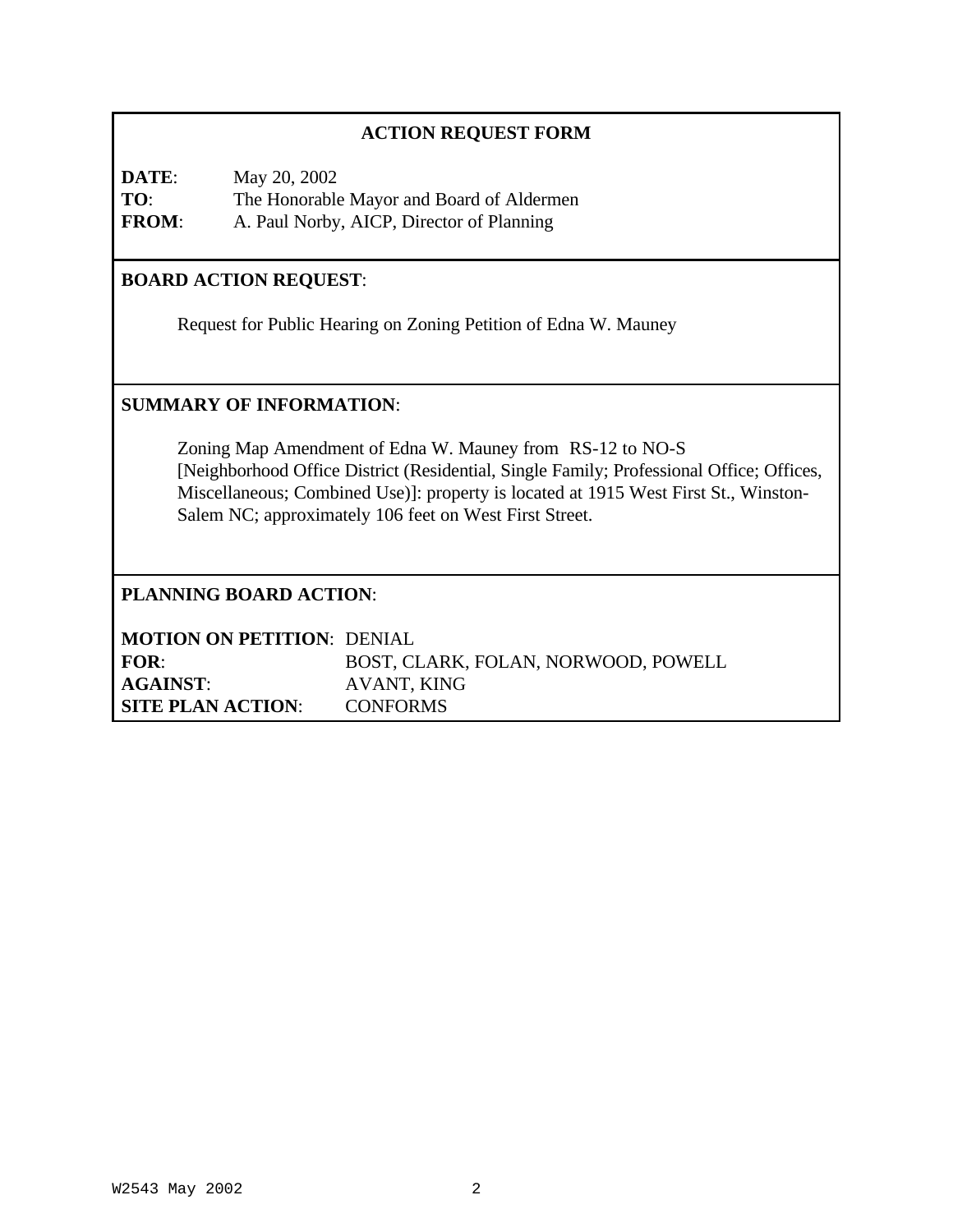### CITY ORDINANCE - SPECIAL USE

Zoning Petition of Edna W. Mauney. Docket W-2543

AN ORDINANCE AMENDING THE WINSTON-SALEM CITY ZONING ORDINANCE AND THE OFFICIAL ZONING MAP OF THE CITY OF WINSTON-SALEM, N.C.

\_\_\_\_\_\_\_\_\_\_\_\_\_\_\_\_\_\_\_\_\_\_\_\_\_\_\_\_\_\_\_\_\_

BE IT ORDAINED by the Board of Aldermen of the City of Winston-Salem as follows: Section 1. The Winston-Salem City Zoning Ordinance and the Official Zoning Map of the City of Winston-Salem, N.C. are hereby amended by changing from RS-12 to NO-S (Residential single-family; Professional Offices; Offices, Miscellaneous; Combined Use) the zoning classification of the following described property:

Tax Block 1318, Tax Lot 3B

Section 2. This Ordinance is adopted after approval of the site plan entitled Edna W.

Mauney and identified as Attachment "A" of the Special Use District Permit issued by the Board

of Aldermen the \_\_\_\_\_\_\_ day of \_\_\_\_\_\_\_\_\_\_\_\_\_\_\_\_\_\_\_, to Edna W. Mauney

Section 3. The Board of Aldermen hereby directs the issuance of a Special Use District Permit pursuant to the Zoning Ordinance of the *Unified Development Ordinances* for a development to be known as Edna W. Mauney Said Special Use District Permit and site plan with associated documents are attached hereto and incorporated herein.

Section 4. This Ordinance shall be effective from and after its adoption.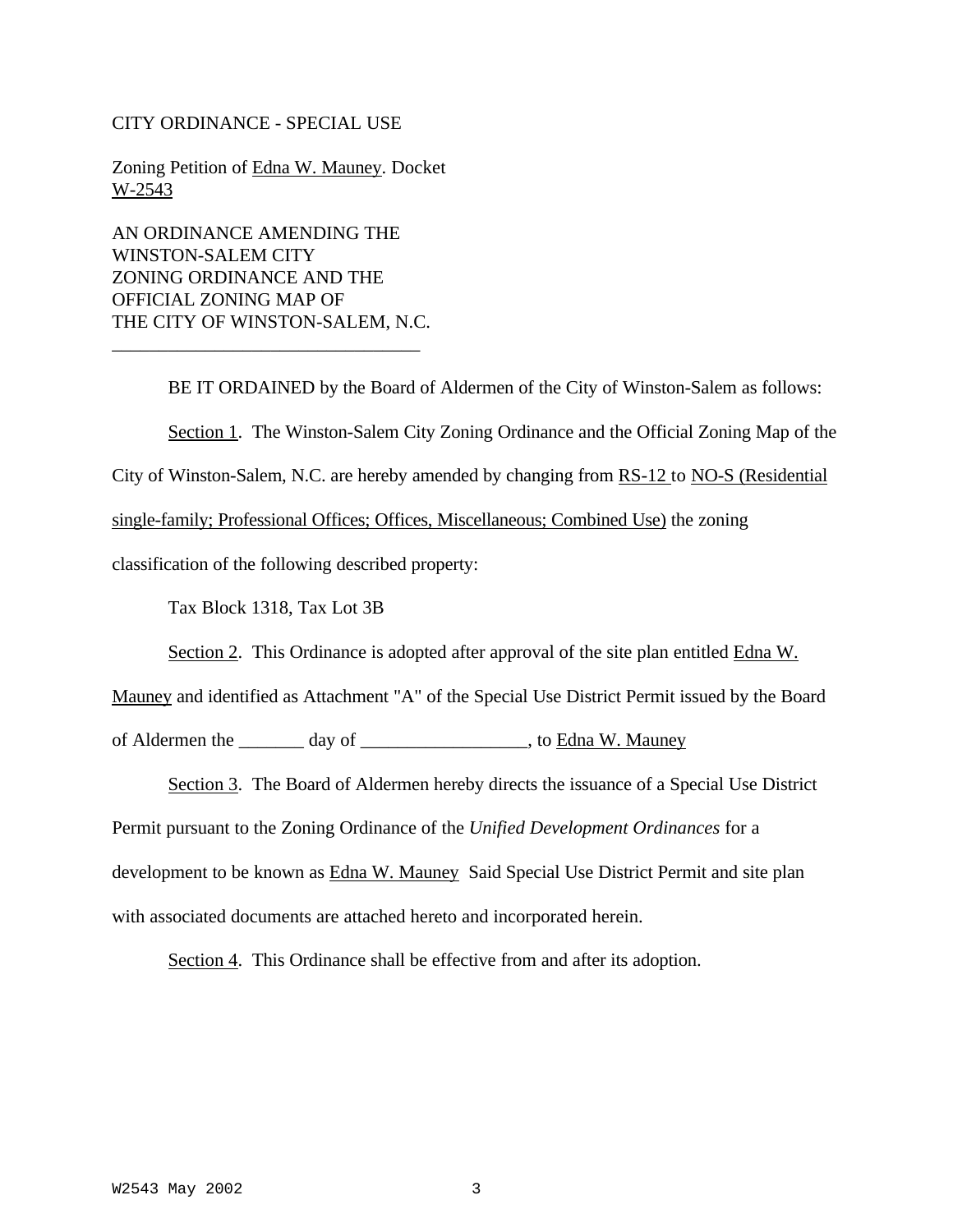#### CITY - SPECIAL USE DISTRICT PERMIT

#### SPECIAL USE DISTRICT PERMIT

Issued by the Board of Aldermen

of the City of Winston-Salem

The Board of Aldermen of the City of Winston-Salem issues a Special Use District Permit for the site shown on the site plan map included in this zoning petition of Edna W. Mauney, (Zoning Docket W-2543). The site shall be developed in accordance with the plan approved by the Board and bearing the inscription: "Attachment A, Special Use District Permit for NO-S (Residential single-family; Professional Offices; Offices, Miscellaneous; Combined Use), approved by the Winston-Salem Board of Aldermen the \_\_\_\_\_\_ day of \_\_\_\_\_\_\_\_\_\_\_\_\_\_\_\_\_, 20\_\_\_\_" and signed, provided the property is developed in accordance with requirements of the NO-S zoning district of the Zoning Ordinance of the *Unified Development Ordinances*, the Erosion Control Ordinance, and other applicable laws.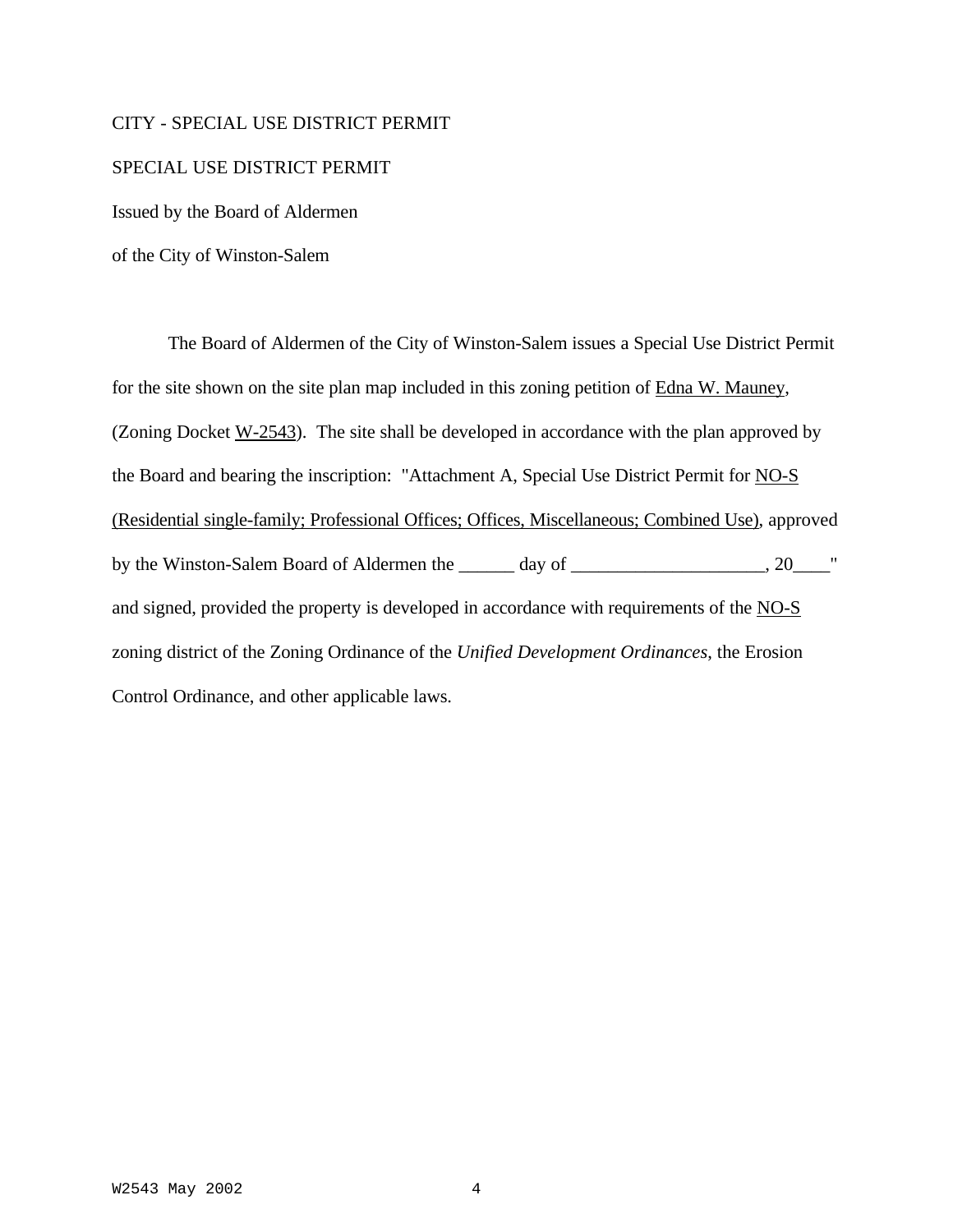## **DRAFT ZONING STAFF REPORT**

**DOCKET #** W-2543 **STAFF:** Suzy Gallaway

Petitioner(s): Edna W. Mauney Ownership: Same

### **REQUEST**

From: RS-12 Residential Single Family District; minimum lot size 12,000 sf To: NO-S Neighborhood Office District (Residential, Single Family; Professional Office; Offices, Miscellaneous; Combined Use)

Both general and special use district zoning were discussed with the applicant(s) who decided to pursue the zoning as requested.

Acreage: 0.60 acre

### **LOCATION**

Street: North side of West First Street west of Springdale Avenue. Jurisdiction: City of Winston-Salem. Ward: Northwest.

### **SITE PLAN**

Proposed Use: Offices, Miscellaneous; Professional Office; Combined Use. Square Footage: 1,728 square feet. Parking: Required: 6; proposed: 6. Bufferyard Requirements: 10 foot type I where parking is adjacent to single family zoning. Vehicular Use Landscaping Standards Requirements: UDO standards apply.

### **PROPERTY SITE/IMMEDIATE AREA**

Existing Structures on Site: Single family home. Adjacent Uses:

- North Single family home, zoned RS-12.
- East Single family home, zoned RS-12.
- South Offices, zoned GO and GO-S.
- West Single family home, zoned RS-12.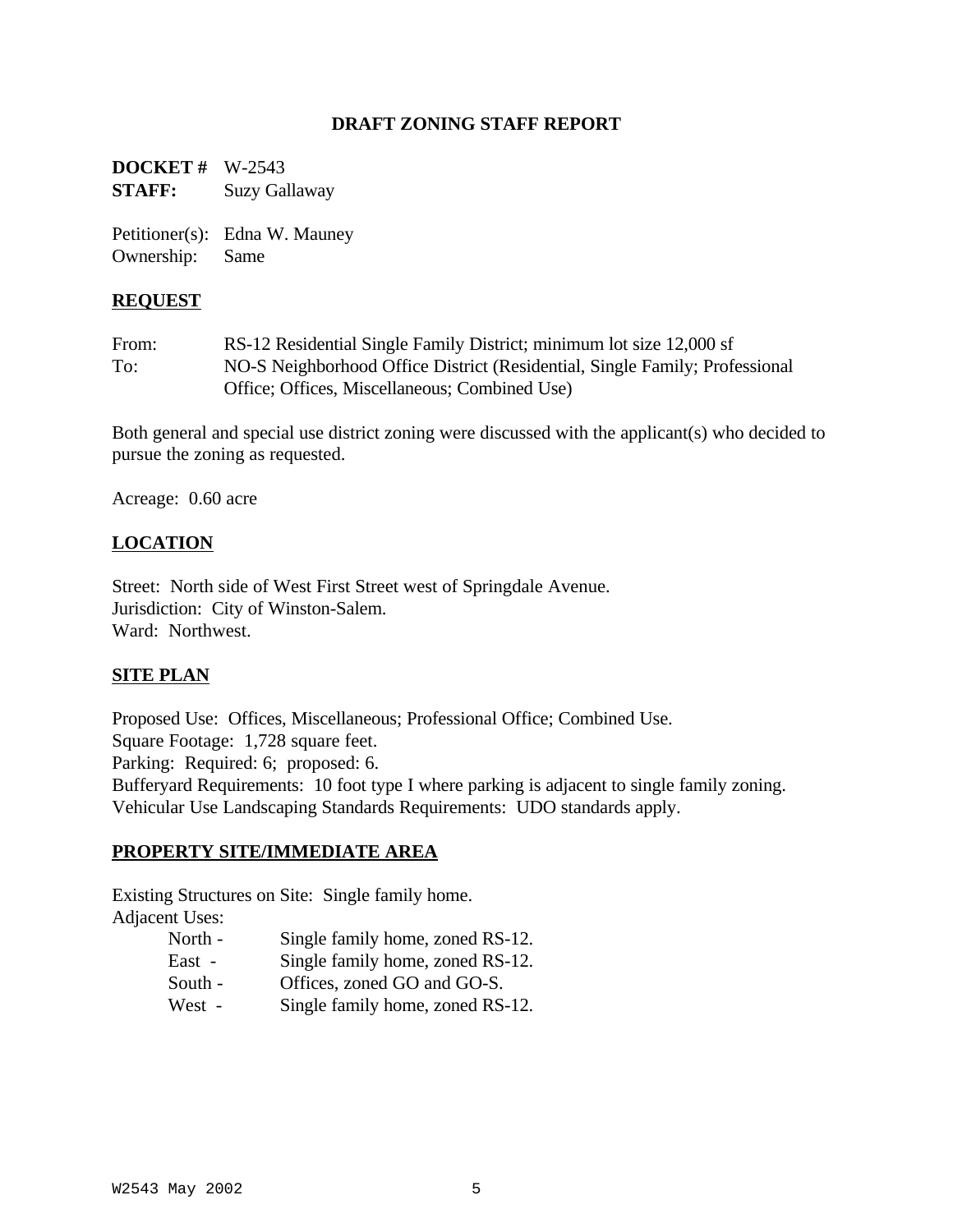## **GENERAL AREA**

Character/Maintenance: Well-maintained single family homes and offices. Development Pace: Moderate.

## **PHYSICAL FEATURES/ENVIRONMENTAL REVIEW**

Impact on Existing Features: Site developed, some additions to pavement to be made for parking.

Topography: There is an approximate change in elevation on the subject property of 14' (from an approximate elevation of 902' in the southwest to an approximate elevation of 888' in the northeast).

Vegetation/habitat: The subject property is mostly developed.

Watershed: Site is not within the boundaries of a water supply watershed.

# **TRANSPORTATION**

Direct Access to Site: First Street; Miller Street; Stratford Road.

Street Classification: First Street - major thoroughfare; Miller Street - minor thoroughfare; Stratford Road - minor thoroughfare.

Average Daily Traffic Count/Estimated Capacity at Level of Service D (Vehicles per Day): First Street between Stratford Road and Springdale Avenue: 16,000/12,700 Miller Street between Country Club Road and Business 40: 14,000/22,100 Stratford Road between Country Club Road and Buena Vista Road: 15,000/16,100 Trip Generation/Existing Zoning: RS-12 0.6 x 43,560/12,000 = 2 units x 9.57 (SFR Trip Rate) = 19 Trips per Day Trip Generation/Proposed Zoning: NO-S

1,728/1,000 x 11.01 (General Office Trip Rate) = 19 Trips per Day

Transit: Route 19 along First Street.

# **HISTORY**

Relevant Zoning Cases:

- 1. W-1961; RM-18 to NO; approved May 15, 1995; southwest side of First Street northwest of Cloverdale Avenue; 0.18 acre; Planning Board and staff recommended approval.
- 2. W-1354; R-5 to R-1-S (after UDO conversion, the permitted use would be: Parking, Commercial); approved May 5, 1986; southeast corner of West First Street and Miller Street; 1.64 acres; Planning Board and staff recommended approval.
- 3. W-1779; R-1 and R-5 to R-1-S (after UDO conversion, the permitted uses would be: Offices, Miscellaneous; Professional Office; and Banking and Financial Services); approved August 3, 1992; southwest corner of South Stratford Road and Country Club Road; 2.77 acres; Planning Board and staff recommended approval.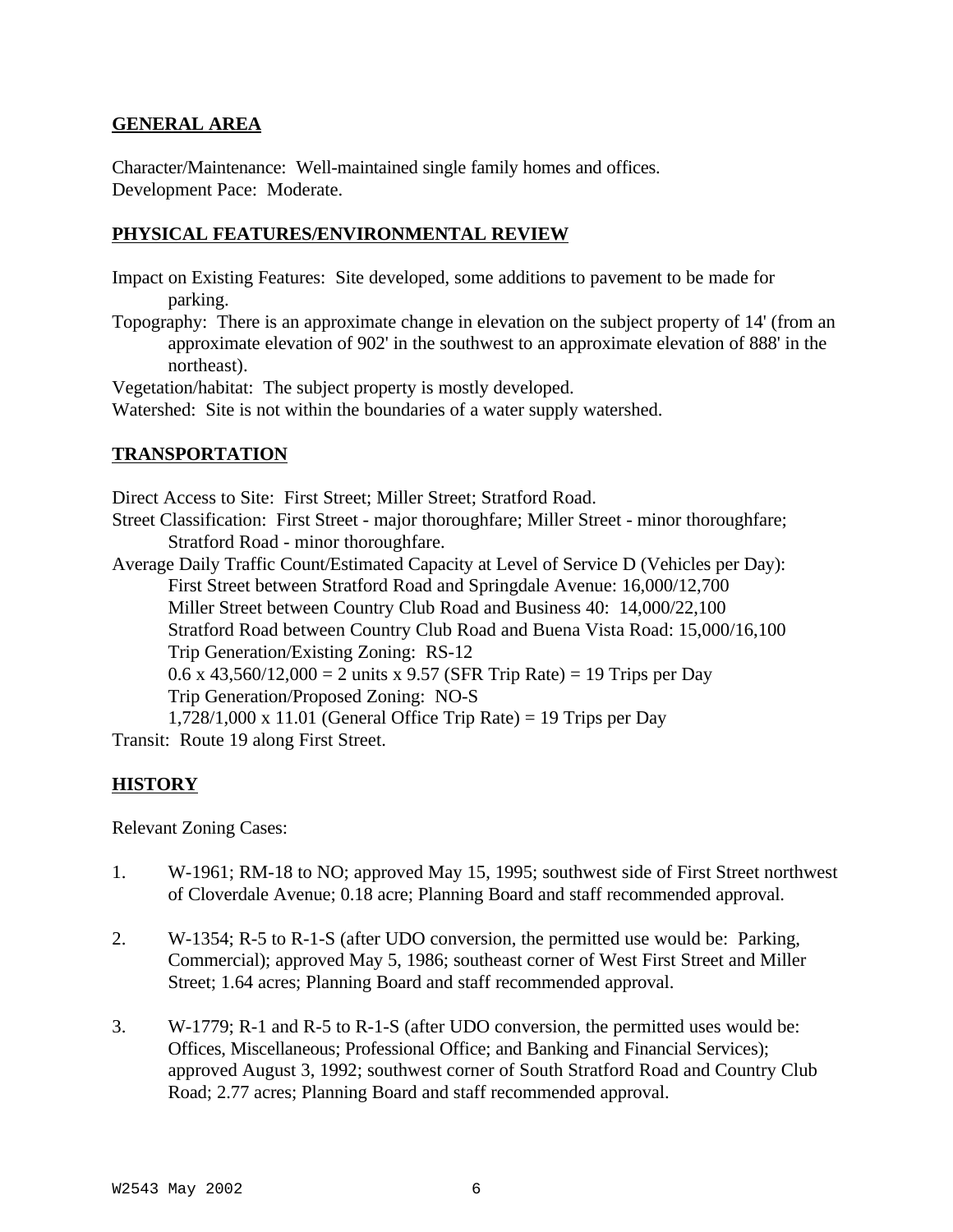## **CONFORMITY TO PLANS**

GMP Area (*Legacy*): Urban Neighborhoods (GMA 2).

- Relevant Comprehensive Plan Recommendation(s): Rehabilitation and reuse of existing structures is encouraged; nonresidential development should be compatible with nearby residential areas; protect existing neighborhoods through rehabilitation, redevelopment and revitalization; protect residential areas from inappropriate commercial or industrial encroachment.
- Area Plan/Development Guide: The site is not within the boundaries of a development guide or an area plan.

# **ANALYSIS**

This petition is one of three requests for NO-S on the north side of West First Street. Of the three, the site is located closest to Springdale Avenue. The petitioner has submitted this request to rezone the property from RS-12 to NO-S (Residential, Single Family; Professional Office; Offices, Miscellaneous; Combined Use). The petitioner would like to convert the existing single family residence to office space. Combined Use would allow for the structure to be used as a residential building in combination with the requested office uses.

First Street in front of the subject site is currently over its traffic capacity by 26 percent, or 3,300 trips per day. Although this request in itself would put no additional trips per day on First Street, it would set a precedent for the expansion of non-residential uses on the north side of First Street. Traffic alone is not a reason for a change to non-residential zoning, as there are many other busy roads in the County including North Stratford Road and Country Club Road in the immediate area with viable residential along them.

The properties across First Street from the subject site have been zoned for office uses since 1968 when comprehensive zoning was established. The commercial buildings are set back from First Street from 100 to 110 feet and have street trees and landscaping serving as a buffer from the subject property and the other single family homes. Most of the homes along First Street also have deep setbacks and street trees to help buffer from both traffic on First Street as well as the office buildings on the south side of First Street.

The site plan shows widening an existing residential scale driveway to twenty feet to accommodate two way commercial traffic, and the construction of a six space parking lot at the rear of the structure. The proposed paved parking area is approximately 85' x 45' (3,825 sf) in size and is designed to accommodate non-residential vehicle circulation requirements. Although the pavement is proposed to be located approximately 75' from the rear property line, some grading will likely encroach into an area that is substantially lower topographically than the front portion of the site. A minimum 10' wide type I bufferyard primarily consisting of a single row of evergreen trees 10' on center is required along the rear property line, however no buffer is required adjacent to the residential property to the east. In staff's opinion the lack of a buffer at this location will put additional pressure on the residential property located at the NW corner of Springdale Avenue and West First Street to consider office zoning in the future.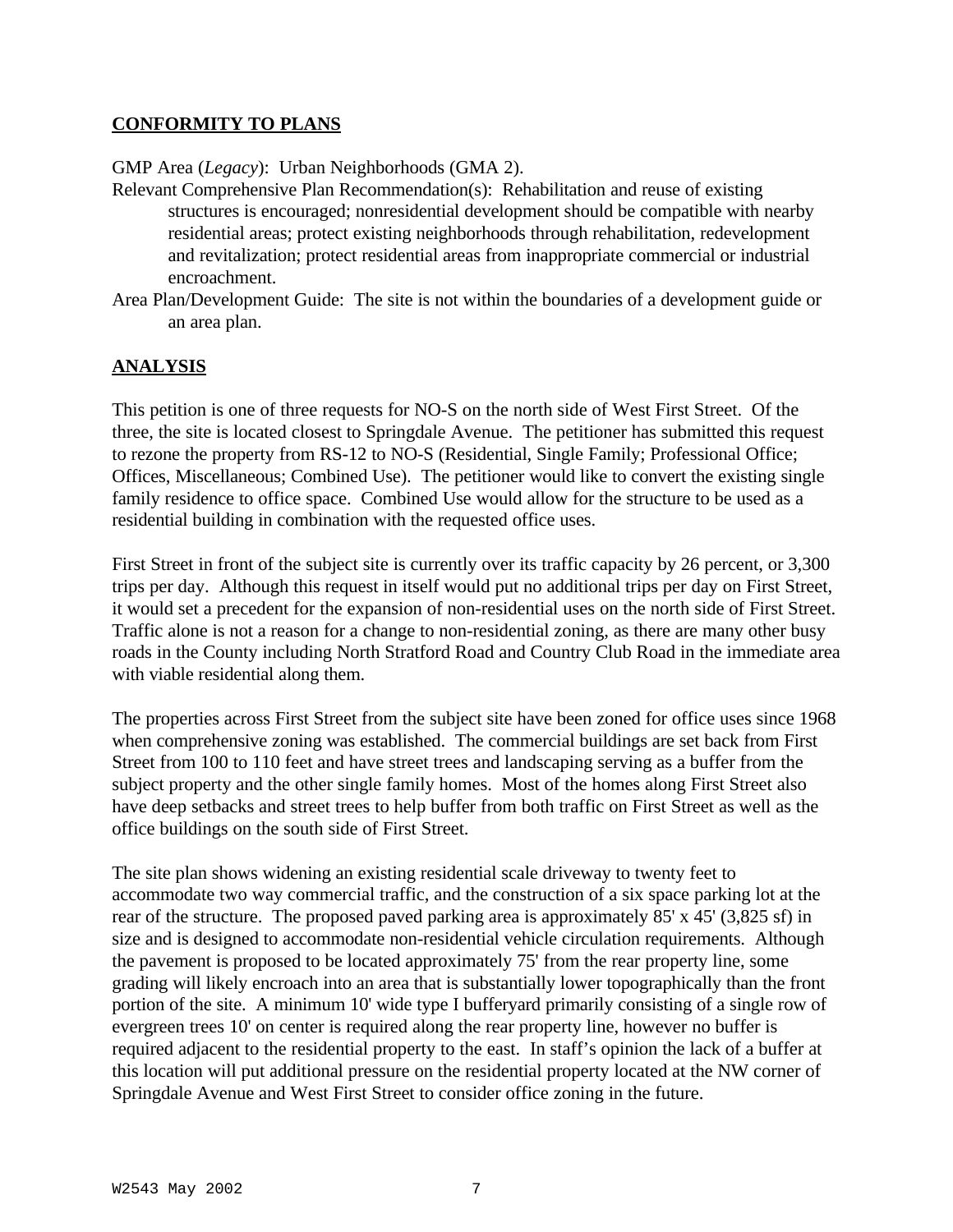In staff's opinion, the north block face including this site continues to remain viable for single family use. The office buildings have been located across First Street for around 30 years, yet the homes have not deteriorated as a result. The office buildings on the opposite side of First Street have substantial setbacks and adequate buffering. The established group of single family homes themselves have large setbacks, ranging from 75 feet to 90 feet, with the subject property being set back from First Street 80 feet. There are many conveniently located services in the immediate area that are ideal for residents. The area already has a good mixture of uses, that is well-defined and compatible with the residential uses. Introducing non-residential uses on the north side of First Street would migrate the transition point from non-residential to residential to the northern lot lines of the houses on the north block face of First Street. It would put a cloud of uncertainty over nearby land that could effect the development of the vacant infill residential lots immediately to the northwest of this property on Runnymede Road.

There currently is no area plan for this area. Without an area plan, it would be premature to extend non-residential zoning into a well-established and maintained existing residential area. There is already a good mix of uses in the area and good transitions established. Bringing office or commercial uses across First Street would encroach into the residential and act as an inappropriate precedent for such uses along the north side of First Street as well as along Springdale Avenue, Country Club Road, and North Stratford Road.

# **FINDINGS**

- 1. The petition is a proposal to convert an existing single family residence to NO-S office.
- 2. Street trees and setbacks currently provide a transition between the existing offices and residential properties.
- 3. Approval of the petition would set a precedent for nonresidential uses along the north side of First Street as well as along Springdale Avenue and North Stratford Road. Such conversion would add to the existing traffic congestion.
- 4. The north side of First Street in this area remains viable for single family use.
- 5. Without an area plan, it would be premature to extend non-residential zoning into a wellestablished and maintained existing residential area.

# **STAFF RECOMMENDATION**

## Zoning: **DENIAL**.

Site Plan: Staff certifies that **the site plan meets all code requirements**, and recommends no additional conditions.

## **PUBLIC HEARING**

David Reed presented the staff reports for A.1., A.9., and A.10. together. The public hearing for item A.1. was held and closed at the March 2002 meeting. Due to the similarity in situations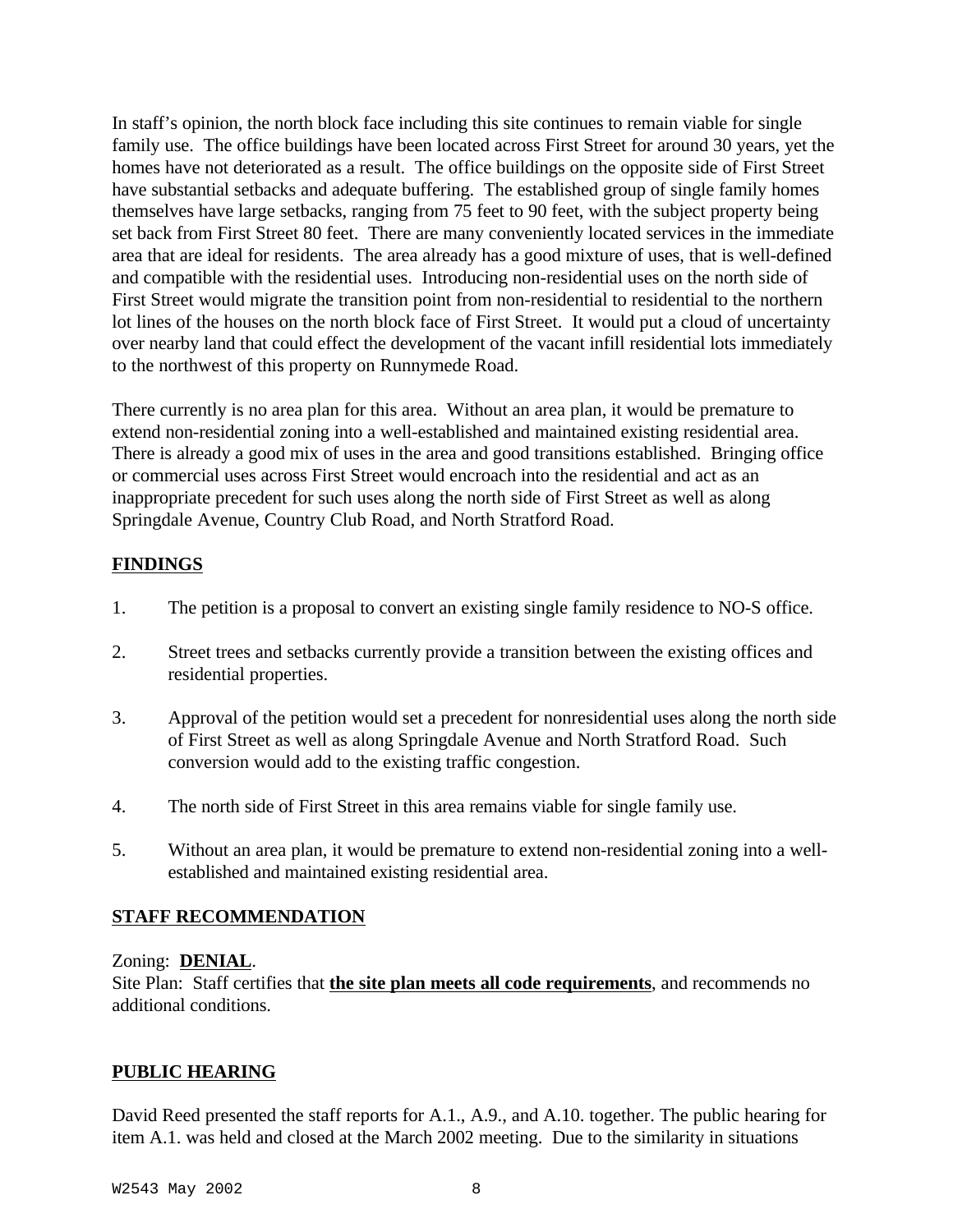between the two cases and that most concerns would be addressing both cases, the public hearings for items A.9. and A.10. were held together, with each side being allocated 24 minutes total.

## **PUBLIC HEARING**

### $FOR:$

Don Nielsen, 100 N. Cherry Street, Winston-Salem, NC

I represent all petitioners.

- All petitioners met with neighbors on April 11th. There weren't many questions at that time, but the neighbors indicated they would give us feedback.
- We learned yesterday that the neighborhood organization didn't want to meet with us and didn't want any more information.
- None of the petitioners have plans to hurt Runnymeade. To the contrary, they want to protect the neighborhood.
- What we've heard is a fear of any change and a lack of understanding of the difference between neighborhood office and highway business zonings.
- There would not be lighting, dumpsters, etc.
- These houses are under pressure. They are the buffer between commercial and the houses on the other side (along Runnymede). There's no reason these houses cannot be the buffer.
- These houses aren't part of Runnymede. They are part of one of the largest commercial areas in Winston-Salem.
- We will only lose three large trees.
- People don't want to live along First Street here, so the requests for rezoning will continue.
- (Submitted letter stating that property values would not be hurt.)

Chad Davis, president of East Coast Capital, 301 Brookstown Avenue, Suite 300, Winston-Salem, NC 27101

We went before the neighborhood at the time and place they suggested. We were asked to wait outside for 45 minutes, at which time we were asked to gather our stuff and leave, while they would contact us later. That contact was yesterday and indicated no willingness for any change at all.

Can I get copy of his remarks?

The pieces of the puzzle rarely come together as they have here.

Judge Tom Ross, Exec. Dir. Z Smith Reynolds, 101 Reynolda Village

The foundation has been a member of this community since 1936. We need to relocate because we need more room. We have 10 staff and need 12, so we need slightly more space. We obviously aren't a huge facility. We have occasional visitors, but usually we go out to meet our clientele.

Our meetings are not even held in our offices unless they only involve a few people.

The foundation would very much like to occupy this property.

We haven't moved in 22 years, and don't plan to move again.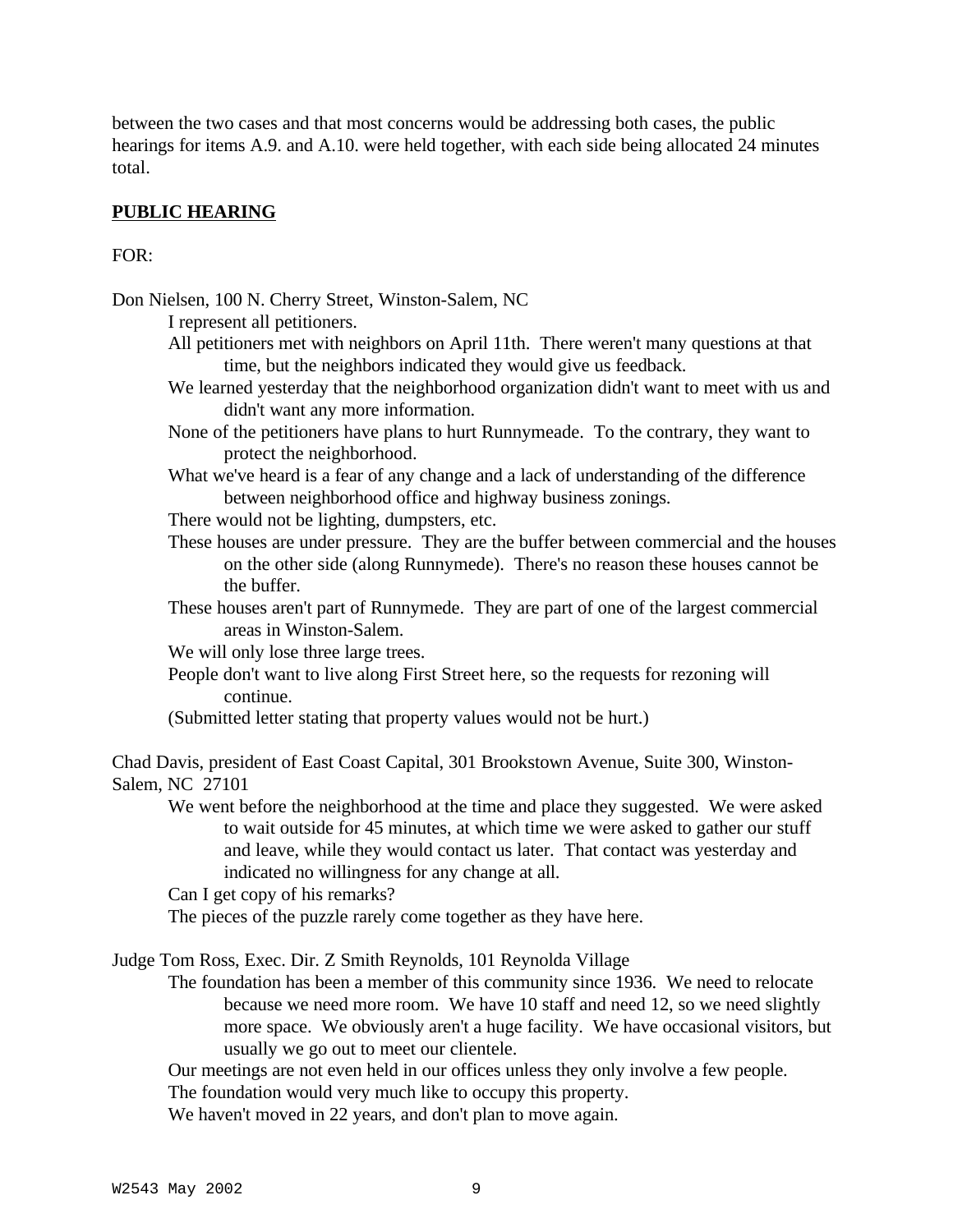Edna W. Mauney, 1915 W. First Street, Winston-Salem, NC

You have to live on First Street to really know what it's like.

We have very little buffer between our houses and the commercial area.

We can walk all over our homes without light at night because there's so much light from the commercial area.

Our doctor's office is across the street, but we can't cross it on foot.

We've operated a beauty shop in my house since 1965 and never had a problem.

The homeowners on Springdale and Runnymede are second and third owners - they knew what was here when they bought.

Please approve of our rezoning as a neighborhood office.

I don't feel we'll infringe on Runnymede - we'll be a protector for them.

(Don Nielsen submitted photos and original letter from Ms. Fishburne.)

## AGAINST:

Steve Calaway, 1330 Ashley Square, Winston-Salem, NC 27103 Asked those in opposition to stand - approximately 55 people stood.

Submitted petitions totaling 299 names of those in opposition to rezoning each of the three three cases to NO-S.

The staff report indicates it's likely to grow if we rezone these properties. It's likely to grow as far as the railroad tracks toward town.

The people are here. They have shown their wishes. There may be somebody there who has misconceptions about what's going to happen, but these folks know what these cases represent and what the impact will be.

We don't want any traffic to the north. We do not want a back-yard driveway tying these properties together. Submitted list of conditions they want if the cases are approved.

We don't want to see any traffic going to the north. We want a negative access easement toward Runnymede. We want a negative access easement towards Springdale. We do not want a backyard driveway tying these three properties together to put other than residential traffic on Springdale. That's not proposed here, but we don't want to see it here now or in the future.

We don't want any additions, modifications, or replacements of these structures now or ever. It's against the ordinance. We don't know what we're going to do, but we don't want parking in the back yard. We want it in the front yard where the other cars are.

Hydrologist needs to deal with the water.

Properties need to be gated.

Dumpsters were taken off the site plan. We don't want dumpsters.

Lights need to be directed away from houses.

First Street is currently 26% over capacity with these properties as residential.

We don't want an encroachment of offices or mixed use into their neighborhood.

Lou Davis, 118 Springdale Avenue, Winston-Salem, NC 27104

I abut two of the properties under consideration.

Submitted letter of opposition. The language is too soft after what I've heard this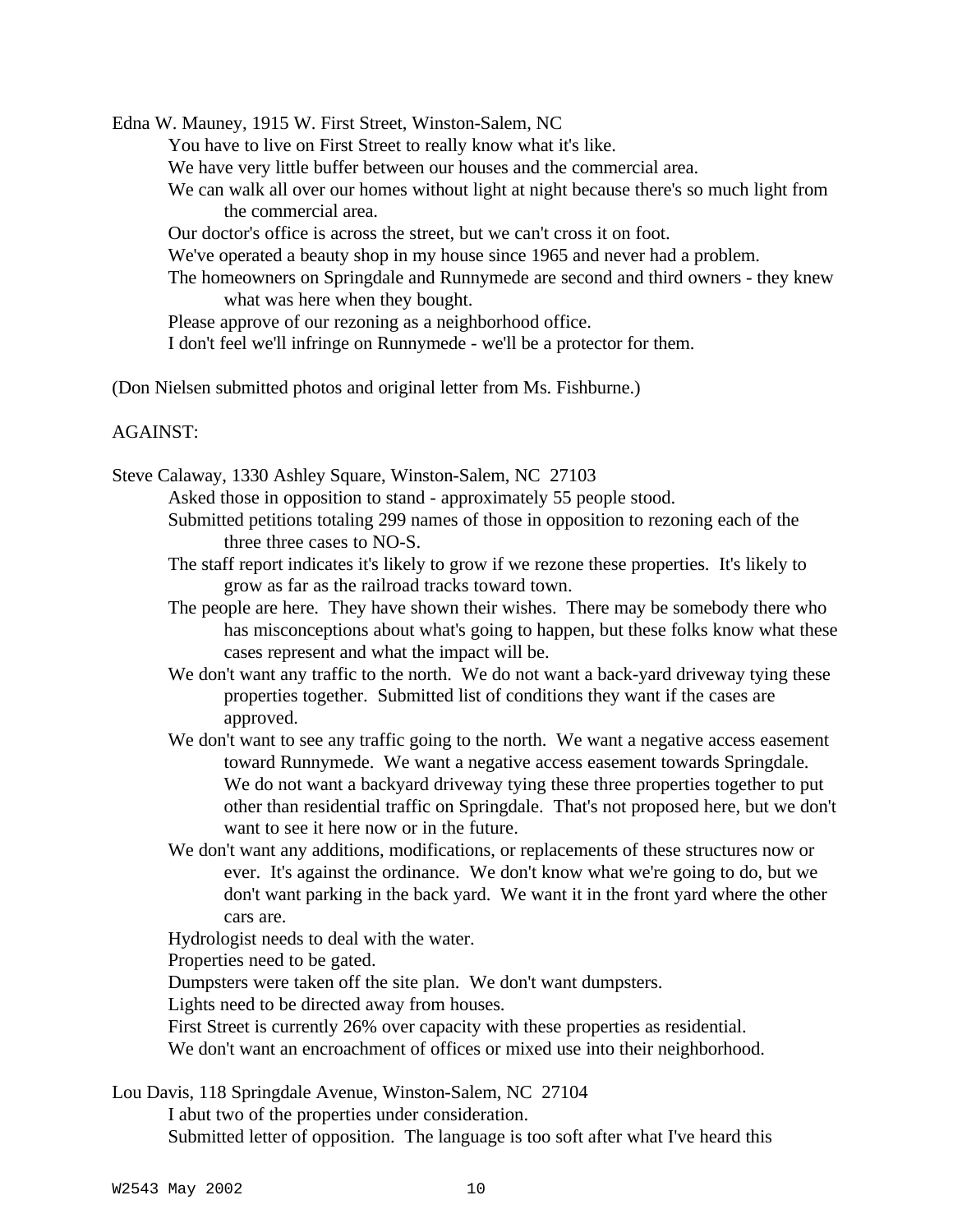afternoon.

- We did meet with the proponents. We said right from the start that our concern is the precedent this might set and almost any proposal would not address that concern.
- We came up with options, but those options are not options we are willing to live with whether they be office or commercial. We don't want those uses to cross First Street toward us.

I don't see any reason to move that line from their properties to mine.

- Most of these issues have been well dealt-with by the Planning staff. They are professionals and should be listened to.
- The Mauney's have not tried to sell their property. They are trying now because of the opportunity being presented to them by a developer.
- We chose our house very carefully because of a bad experience in another city.

We are typical of a type family which WS has been claiming to want to attract to this area.

We have been forced to put no parking signs on our street because people were parking on both sides of the streets.

The commercialism will spread. We're here listening to three requests, not just one. Traffic is already too intense.

- We have several neighborhood associations represented here. Neighborhoods as a group are against this. We are very protective of our neighborhoods.
- Good neighbors are the best form of safety. Businesses are not good neighbors because they aren't there 24 hours a day. Businesses only look out for themselves and only between 9 and 5.
- Once the change is made, it's irreversible. Today no lighting may be required, but the first time someone is attacked in the park, lighting will go up.

Sometimes smart growth means no growth.

Give careful consideration to this. This is a resource that needs to be preserved.

Astra Stroebel, 1952 Runnymede Road, Winston-Salem, NC 27104

I abut Ms. Ferguson's property.

I feel surrounded by everything that's going on.

When I bought my home, I assumed it would always be surrounded by other homes. A couple months ago I tried to sell my house, but the buyers backed out because of the turmoil over these zoning requests. Since that time, my plans have changed and I have decided to keep my home. I'm strongly opposed to this request.

I don't want to look at large numbers of cars.

- What I'm most disturbed about is the nature of the neighborhood being changed. I won't have the security of knowing there are neighbors here who I can talk with over the fence or who are protecting their homes at night. Business neighbors mean vacant structures and parking lots.
- Like my neighbors, I value this well-established neighborhood. I like living in the City and the proximity to the stores, hospitals and entertainment. I want to continue to live in the city, but it isn't safe, healthy, or enjoyable if we allow this type of intrusion. We should minimize this type of impact on solid and historic neighborhoods.
- It seems we as a city would want to protect beautiful neighborhoods like this one. First Street is currently a good dividing line. There's no good reason to extend it into Runnymede.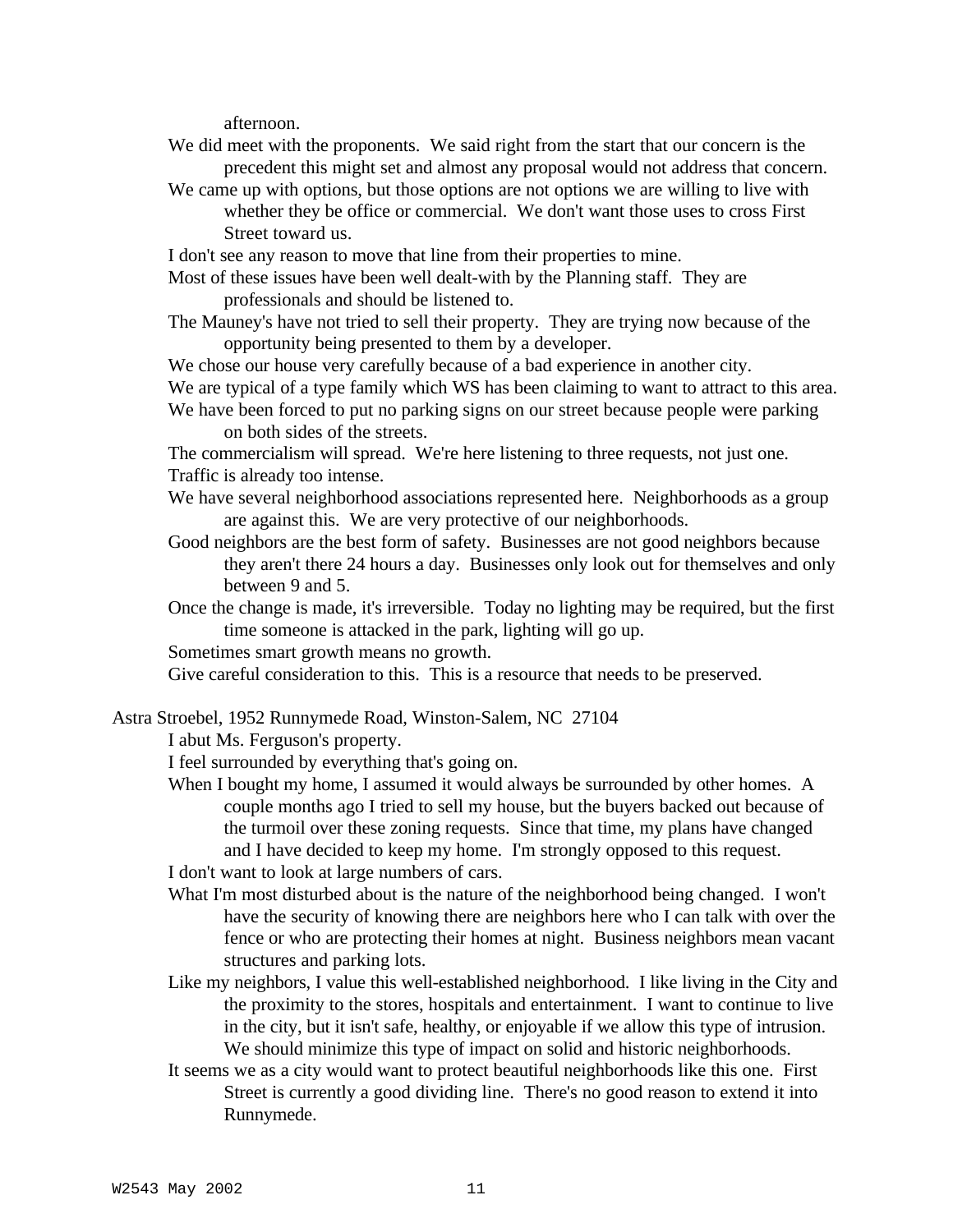Bob Law, 1952 Runnymede, Winston-Salem, NC 27104

Live next to Esther.

I almost adjoin these properties. I certainly can see into these properties from my site. These proposals are objected to by a whole community, not just adjoining neighbors.

Just because your property may be a little more valuable if it's rezoned isn't good reason to

rezone land.

We aren't objecting to Reynolds Foundation coming in - we're making objection to the character of the property being changed by rezoning. It appears that Winston-Salem has had a very clear line of residential and commercial established by this side of first street going through to Country Club Road, all the way down to Silas Creek Parkway, and they just don't see any need or evidence for change. The Taylor property has never been offered for sale, from what he knows. Public records show that they even objected to prior petitions to rezone the property. Ms. Ferguson acquired her property in November 2001 and it had never been listed for sale.

It appears the only reason the petitioners are requesting this rezoning is for financial gain. We only made suggestions because we want the most protection if the rezonings are

granted. We don't want the rezonings.

- We have tried to dialogue with the petitioners. That's how they knew to come to the church.
- I'm just here with my community to ask you to deny these petitions and go by the recommendation made by the Planning Staff.

Debra Sizemore, 125 Hearthside Drive, Sherwood Forest, Winston-Salem, NC

We are trying to move back into this area. I've spent \$195,000 for a lot. I had no idea this mess was going to happen. It has broken my heart. I had written each of you a letter stating why I think you need to oppose this rezoning. My property will not be worth \$195,000. I do want the Taylor home to stay beautiful. It hasn't been offered for sale residentially. I really feel taken advantage of. I paid top dollar for a residential property and then they filed for rezoning.

Three petitioners will gain financially. Many of us will lose financially.

## **WORK SESSION**

Ms. Sizemore bought her lot from the Taylors.

Are all four of the lots behind the Taylor home sold now? They are individually owned according to the tax maps.

Kerry Avant - question for staff - I'm surprised to see no additional conditions. Given all that we've heard about screening, lighting, buffers, etc., I'm kind of surprised and taken aback that there aren't any additional conditions. Not only do we have to vote on the rezoning request, but we have to vote on the site plan. That puts the burden back on the board to come up with the conditions or deny the site plan or let it go through without conditions.

Any new NO-S structure has limitation of parking to the side or the rear. At the inter-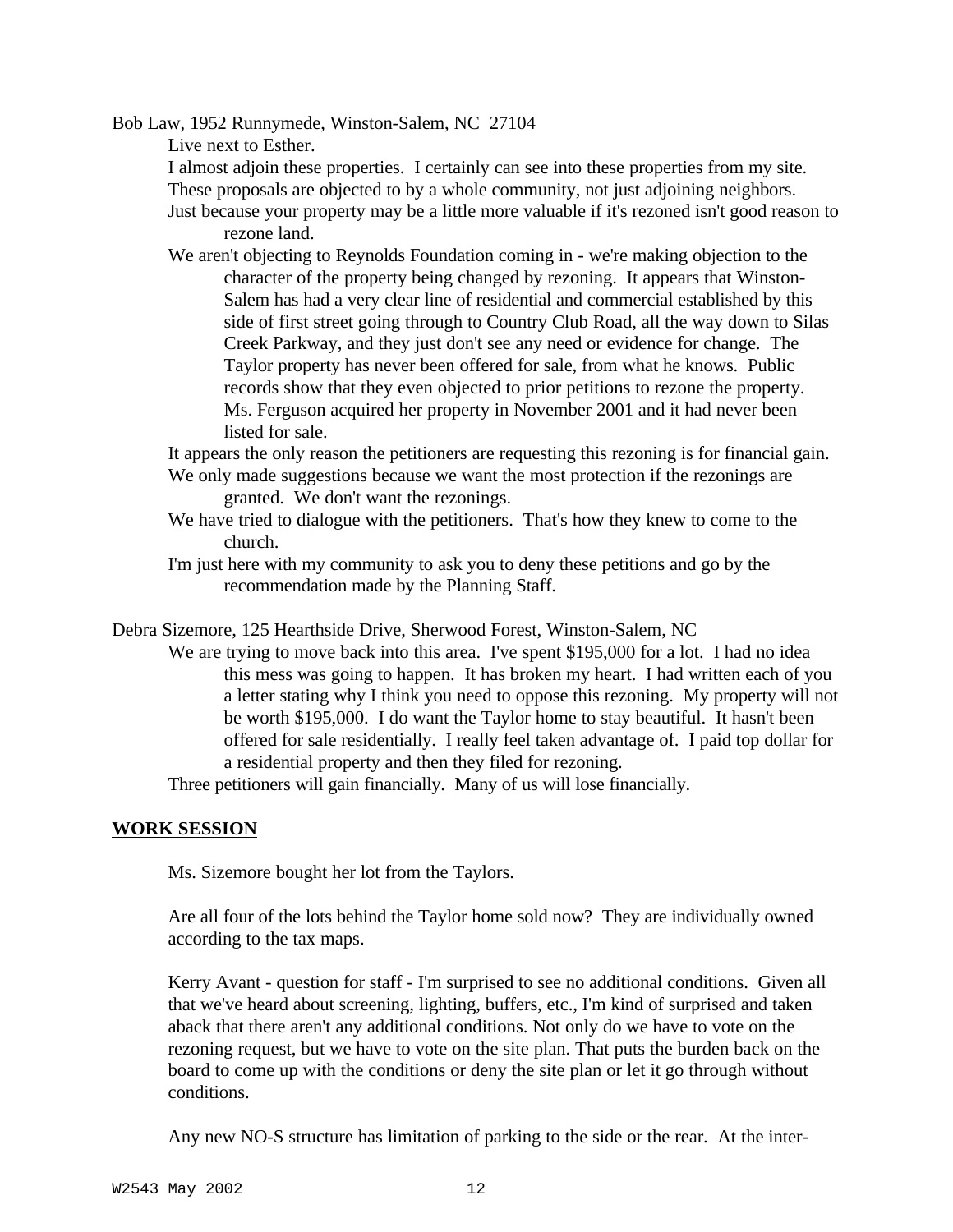departmental review, it was suggested that the two eastern properties share a drive-way and pull the commercial driveway between those two structures, but they were not interested in pursuing that. Basically, with NO zoning district has a number of conditions and that is why you don't see as many written up individually. The question came down to whether or not the Boards are going to be supportive of NO Zoning being here. NO Zoning is a restrictive zoning, so there are a number of conditions placed on the district itself. There must be low intensity signage, and other things that one might see as conditions placed on other types of development such as lighting.

If a NO-S zoning is approved, and down the road the structures were taken down, what type of structure could go up there? Would there be restrictions on height that type of thing? The NO-S district would require that any new structure be less than 4,000 sq. ft. It would presume that there would have to be some type of site plan amendment for that, if the structure were torn down and something new were put in. No changes can be made to this site plan without coming back for a hearing. It also goes back to the point about negative access easements. The site plan itself can really only allow access at the point shown, so there is really no need to have a negative access easement.

What could these homes be used for under the existing zoning?

Mr. Avant asked if staff could be clear about what these homes could be used for under the existing zoning? What other type uses, other than family living? Staff replied that the primary use would be single family. Family group home is allowed, but it is allowed in all single family residential districts, regardless of what district it is in. Mr. Avant asked if a company, such as Baptist Hospital bought one of these properties when it was on the market and wanted to turn it into a group home, would there be a public hearing for that?

Staff stated that it would have to be a family group home A, which is a very limited scale of group home operation and there are some use conditions. Staff believed that they would not have to go back through the Zoning Board of Adjustment review.

Mr. Avant asked if, under that scenario, would they be able to change or alter the parking for the group home?

Staff stated that he did not see why that couldn't be done, but staff was not sure of any special type of conditions that would go along with that.

Tim Gauss stated that there was a quirk with the Family Group Home that was associated with a text amendment that was adopted not too long ago. There is a provision that was taken in from Federal Law to ensure civil rights so that handicap persons are not denied access from housing opportunities, to allow them to petition some kind of relief of zoning requirements where it is determined that it presents a barrier to affordable housing or housing for handicapped persons. We don't have a precedent for that, but that is a technical possibility.

Mr. Avant stated that if the houses went on the market, there is no way of knowing that it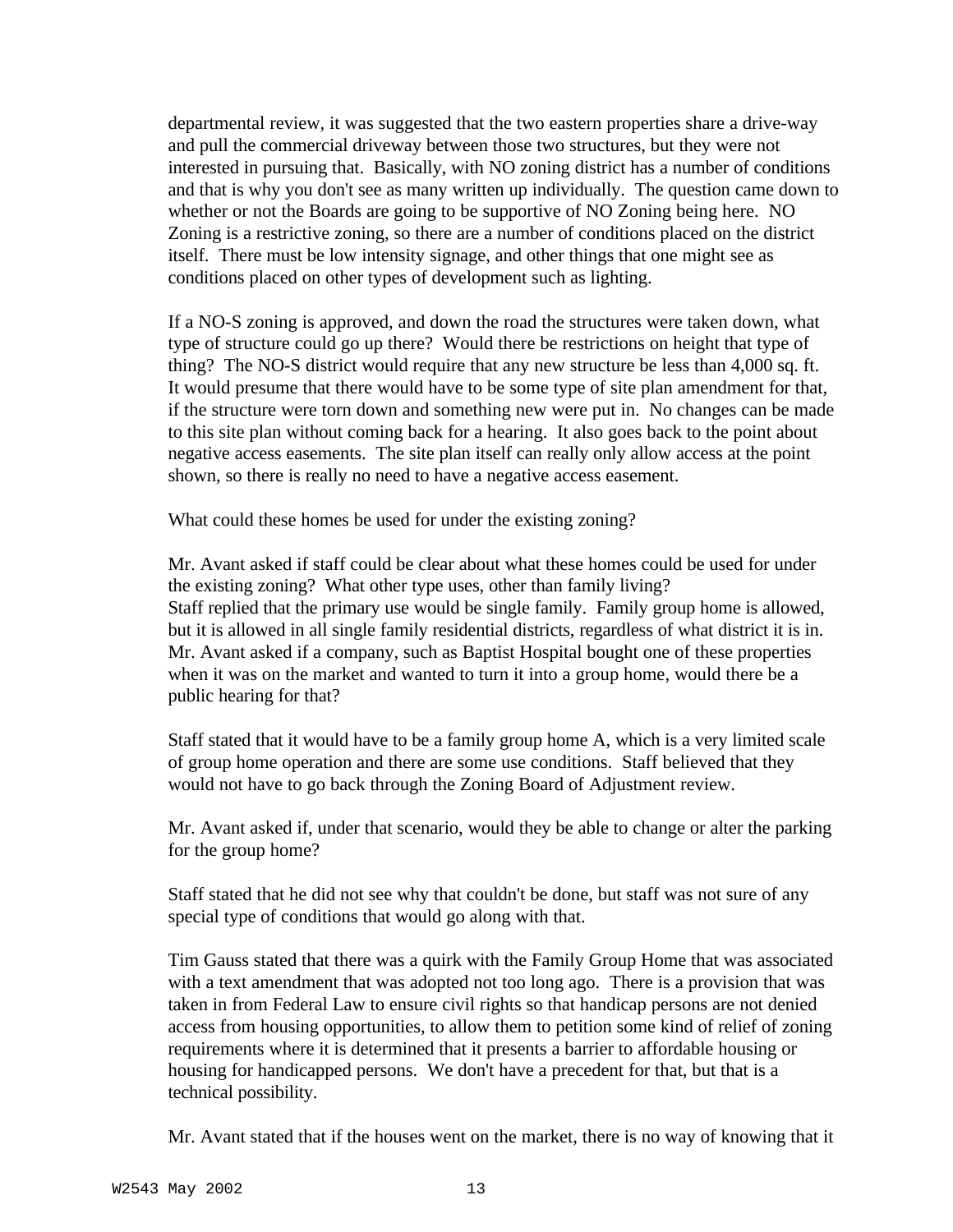would be sold to someone that would occupy it as a residence.

Staff stated that they believed that to be true.

Mr. Avant wanted to be sure everyone knew that the existing zoning does not mean that they would remain residential, owner occupied structures going forward.

Tim Gauss stated that there were some other options in the single family district.

John Bost stated that he had requested a continuance last time for the sake of community dialogue. He stated that as late as this morning, he felt that this was a really wonderful potential transition from the commercial property, back into the residential, but my concern last time was the tension that seemed to be between the neighbors and the opportunity for community dialogue seems to have occurred. The Z. Smith Reynolds of the Taylor home would be a phenomenal use and yet the purchase of those lots behind the Taylor home were made in good faith, and then, he didn't really see the site plan is accomplishing some of the things that might have come out of the community dialogue. From his perspective, what he was asking to happen has happened. For that reason, I would offer a motion for denial.

Staff stated that the board would need to keep the cases in the order that they had been submitted.

Item 1. Zoning map amendment of Larry W. Ferguson and Evelyn B. Ferguson from RS-12 to NO-S (Offices, Miscellaneous; Professional Office; and Combined Use): property is located on the north side of West First Street west of Springdale Avenue (Zoning Docket W-2536).

MOTION: John Bost moved for denial. SECOND: Terry Powell VOTE: FOR: Bost, Clark, Doyle, Folan, Norwood, Powell AGAINST: Avant, King

EXCUSED: None

The question was raised if the site plan was conforming due to the requirement for a variance.

David Reed stated that there is a surveyors note on there, however, when a property is rezoned, the building set backs are automatically forgiven. It would need to be verified with the Inspections staff that in a zoning case, typically a buffer yard that can't be wide enough, does have to get a variance. But, a structure that is already too close to the property line is automatically forgiven, so the surveyor put the note on there, but that is not actually a requirement.

Mr. Norby stated that Mr. Gough was present and could confirm that if the Board needed that confirmation.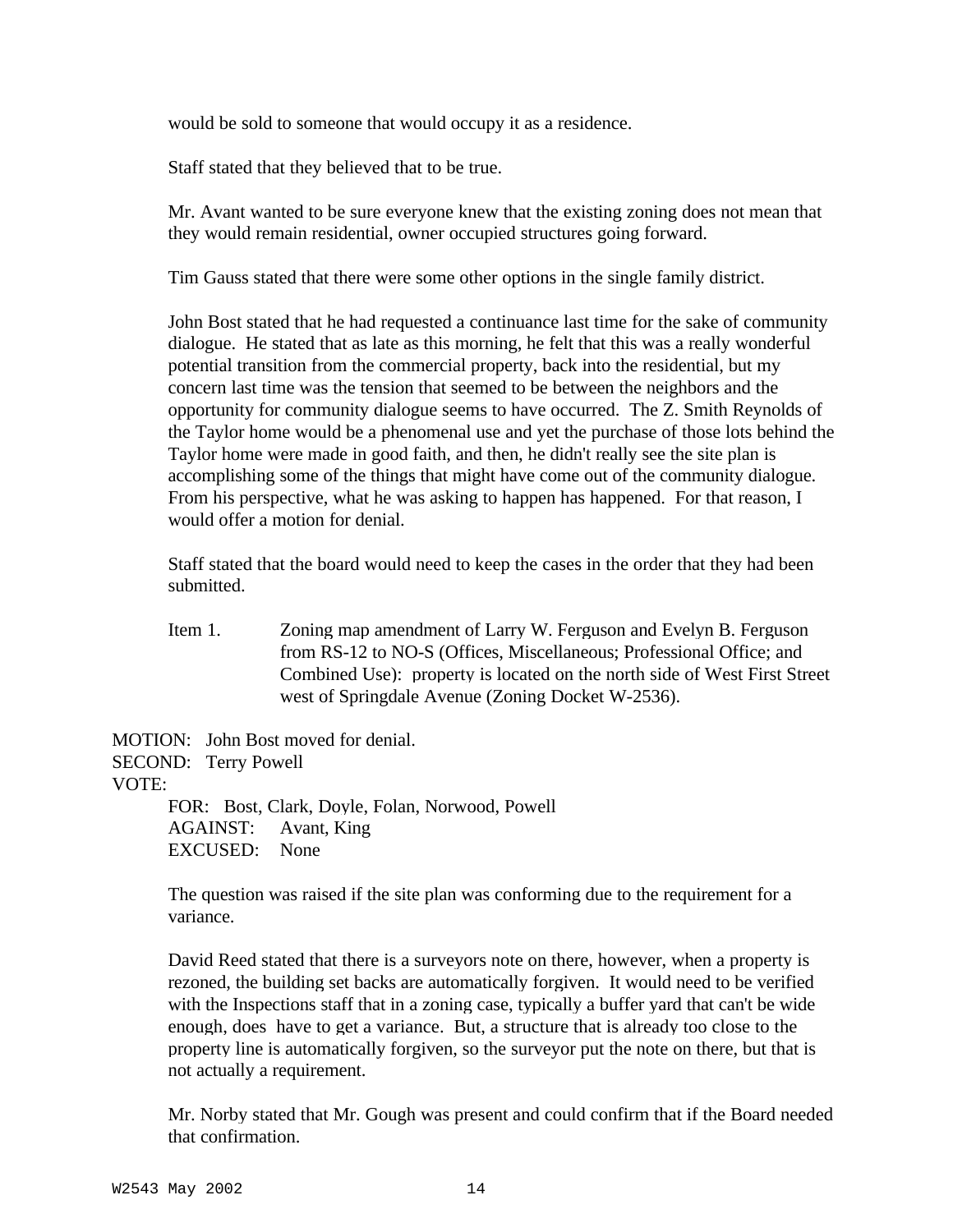Mr. Gough confirmed what Planning staff had stated previously.

SITE PLAN MOTION: Kerry Avant made a motion to deny this site plan because he believed that the parking in the rear could be oriented differently and away from the rear property line.

| SECOND:<br>VOTE:                                                                         | <b>Jimmy Norwood</b>               |                                                                                                                                                                                                                                                                                                                                                                                                                                                     |  |
|------------------------------------------------------------------------------------------|------------------------------------|-----------------------------------------------------------------------------------------------------------------------------------------------------------------------------------------------------------------------------------------------------------------------------------------------------------------------------------------------------------------------------------------------------------------------------------------------------|--|
| FOR:                                                                                     | <b>AGAINST:</b><br><b>EXCUSED:</b> | Avant, Bost, Clark, Doyle, Folan, King, Norwood, Powell<br>None<br>None                                                                                                                                                                                                                                                                                                                                                                             |  |
| Item 9.                                                                                  |                                    | Zoning map amendment of East Coast Capital, Inc. for property owned by<br>Blucher E. Taylor Trustee and Frances S. Taylor Trustee from RS-12 to<br>NO-S (Residential Building, Single Family; Professional Office; Offices,<br>Miscellaneous; Medical and Surgical Offices; Non-Store Retailer; and<br>Governmental Offices): property is located on the north side of West First<br>Street and east side of Runnymede Road (Zoning Docket W-2542). |  |
| MOTION:                                                                                  | denial.                            | John Bost stated that he felt that this property poses the most threat to the<br>neighborhood and from which the lots were sold in good faith, so he moved for                                                                                                                                                                                                                                                                                      |  |
| SECOND:<br>VOTE:                                                                         |                                    | <b>Terry Powell</b>                                                                                                                                                                                                                                                                                                                                                                                                                                 |  |
| FOR: Bost, Clark, Doyle, Folan, Norwood, Powell<br>AGAINST: Avant, King<br>EXCUSED: None |                                    |                                                                                                                                                                                                                                                                                                                                                                                                                                                     |  |
| SECOND: John Bost<br>VOTE:                                                               |                                    | SITE PLAN MOTION: Kerry Avant moved for approval.                                                                                                                                                                                                                                                                                                                                                                                                   |  |
|                                                                                          | <b>AGAINST:</b><br><b>EXCUSED:</b> | FOR: Avant, Bost, Clark, Doyle, Folan, King, Norwood, Powell<br>None<br>None                                                                                                                                                                                                                                                                                                                                                                        |  |
| Item 10.                                                                                 |                                    | Zoning map amendment of Edna W. Mauney from RS-12 to NO-S<br>(Offices, Miscellaneous; Professional Office; and Combined Use): property<br>is located on the north side of West First Street west of Springdale Avenue<br>(Zoning Docket W-2543).                                                                                                                                                                                                    |  |
| <b>MOTION:</b><br><b>SECOND:</b><br>VOTE:                                                |                                    | John Bost moved for denial.<br><b>Terry Powell</b>                                                                                                                                                                                                                                                                                                                                                                                                  |  |
|                                                                                          | AGAINST:                           | FOR: Bost, Clark, Doyle, Folan, Norwood, Powell<br>Avant, King                                                                                                                                                                                                                                                                                                                                                                                      |  |